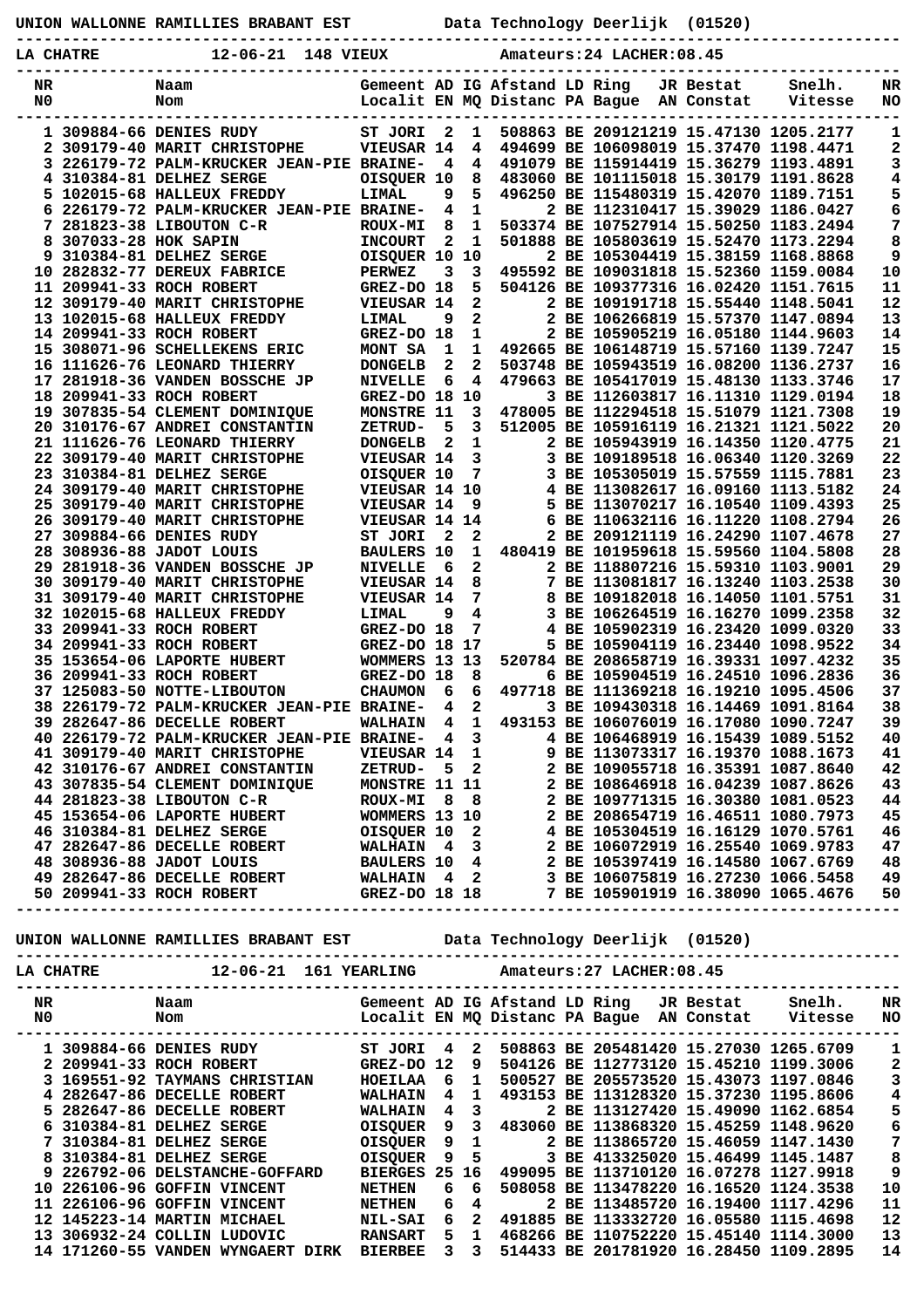| 15 175503-30 BOURGUIGNON JEAN-MARI THOREMB<br>8<br>494863 BE 112742020 16.12150 1106.4572<br>6<br>BIERGES 25 23<br>16 226792-06 DELSTANCHE-GOFFARD<br>2 BE 113710820 16.16488 1104.6487<br>- 6<br>2 BE 205571620 16.18182 1104.1767<br>17 169551-92 TAYMANS CHRISTIAN<br>HOEILAA<br>5<br>BIERGES 25 12<br>3 BE 113290520 16.17348 1102.7774<br>18 226792-06 DELSTANCHE-GOFFARD<br><b>BIERGES 25</b><br>4 BE 113702320 16.20118 1096.4382<br>19 226792-06 DELSTANCHE-GOFFARD<br>6<br>20 310384-81 DELHEZ SERGE<br>4 BE 113866620 16.07569 1090.5561<br><b>OISQUER</b><br>9<br>6<br>3<br>21 225621-96 TORDEURS OLIVIER & WI BRAINE-<br>4<br>488841 BE 113682220 16.13301 1089.9424<br>22 209941-33 ROCH ROBERT<br>GREZ-DO 12 11<br>2 BE 112773920 16.29210 1085.6595<br>GREZ-DO 12<br>3<br>3 BE 112775420 16.30410 1082.5511<br>23 209941-33 ROCH ROBERT<br>24 225621-96 TORDEURS OLIVIER & WI BRAINE-<br>4<br>4<br>2 BE 113683120 16.18111 1078.6787<br>25 309179-40 MARIT CHRISTOPHE<br>8<br>6<br>494699 BE 113376420 16.24450 1076.0174<br><b>VIEUSAR</b><br>5<br>26 310984-02 DEWOLF EN ZOON<br><b>OVERIJS</b><br>4<br>502018 BE 205699120 16.33120 1072.2298<br>4<br>$\overline{\mathbf{4}}$<br>27 309884-66 DENIES RUDY<br>2 BE 205481720 16.40020 1071.2154<br>ST JORI | 15       |
|-----------------------------------------------------------------------------------------------------------------------------------------------------------------------------------------------------------------------------------------------------------------------------------------------------------------------------------------------------------------------------------------------------------------------------------------------------------------------------------------------------------------------------------------------------------------------------------------------------------------------------------------------------------------------------------------------------------------------------------------------------------------------------------------------------------------------------------------------------------------------------------------------------------------------------------------------------------------------------------------------------------------------------------------------------------------------------------------------------------------------------------------------------------------------------------------------------------------------------------------------------------------------------|----------|
|                                                                                                                                                                                                                                                                                                                                                                                                                                                                                                                                                                                                                                                                                                                                                                                                                                                                                                                                                                                                                                                                                                                                                                                                                                                                             | 16       |
|                                                                                                                                                                                                                                                                                                                                                                                                                                                                                                                                                                                                                                                                                                                                                                                                                                                                                                                                                                                                                                                                                                                                                                                                                                                                             | 17       |
|                                                                                                                                                                                                                                                                                                                                                                                                                                                                                                                                                                                                                                                                                                                                                                                                                                                                                                                                                                                                                                                                                                                                                                                                                                                                             | 18       |
|                                                                                                                                                                                                                                                                                                                                                                                                                                                                                                                                                                                                                                                                                                                                                                                                                                                                                                                                                                                                                                                                                                                                                                                                                                                                             | 19       |
|                                                                                                                                                                                                                                                                                                                                                                                                                                                                                                                                                                                                                                                                                                                                                                                                                                                                                                                                                                                                                                                                                                                                                                                                                                                                             | 20       |
|                                                                                                                                                                                                                                                                                                                                                                                                                                                                                                                                                                                                                                                                                                                                                                                                                                                                                                                                                                                                                                                                                                                                                                                                                                                                             |          |
|                                                                                                                                                                                                                                                                                                                                                                                                                                                                                                                                                                                                                                                                                                                                                                                                                                                                                                                                                                                                                                                                                                                                                                                                                                                                             | 21       |
|                                                                                                                                                                                                                                                                                                                                                                                                                                                                                                                                                                                                                                                                                                                                                                                                                                                                                                                                                                                                                                                                                                                                                                                                                                                                             | 22       |
|                                                                                                                                                                                                                                                                                                                                                                                                                                                                                                                                                                                                                                                                                                                                                                                                                                                                                                                                                                                                                                                                                                                                                                                                                                                                             | 23       |
|                                                                                                                                                                                                                                                                                                                                                                                                                                                                                                                                                                                                                                                                                                                                                                                                                                                                                                                                                                                                                                                                                                                                                                                                                                                                             | 24       |
|                                                                                                                                                                                                                                                                                                                                                                                                                                                                                                                                                                                                                                                                                                                                                                                                                                                                                                                                                                                                                                                                                                                                                                                                                                                                             | 25       |
|                                                                                                                                                                                                                                                                                                                                                                                                                                                                                                                                                                                                                                                                                                                                                                                                                                                                                                                                                                                                                                                                                                                                                                                                                                                                             | 26       |
|                                                                                                                                                                                                                                                                                                                                                                                                                                                                                                                                                                                                                                                                                                                                                                                                                                                                                                                                                                                                                                                                                                                                                                                                                                                                             | 27       |
| 6<br>3<br>28 145223-14 MARTIN MICHAEL<br>2 BE 113330920 16.28570 1060.2112<br><b>NIL-SAI</b>                                                                                                                                                                                                                                                                                                                                                                                                                                                                                                                                                                                                                                                                                                                                                                                                                                                                                                                                                                                                                                                                                                                                                                                | 28       |
| 29 309884-66 DENIES RUDY<br>1<br>3 BE 205481520 16.45010 1060.0944<br>ST JORI<br>4                                                                                                                                                                                                                                                                                                                                                                                                                                                                                                                                                                                                                                                                                                                                                                                                                                                                                                                                                                                                                                                                                                                                                                                          | 29       |
| 30 209941-33 ROCH ROBERT<br>GREZ-DO 12<br>4 BE 112772020 16.40500 1059.4592<br>4                                                                                                                                                                                                                                                                                                                                                                                                                                                                                                                                                                                                                                                                                                                                                                                                                                                                                                                                                                                                                                                                                                                                                                                            | 30       |
| 8<br>31 175503-30 BOURGUIGNON JEAN-MARI THOREMB<br>2 BE 112741020 16.33060 1057.1737<br>1                                                                                                                                                                                                                                                                                                                                                                                                                                                                                                                                                                                                                                                                                                                                                                                                                                                                                                                                                                                                                                                                                                                                                                                   | 31       |
| 1<br>32 186793-68 PELSMAEKERS JULIEN<br>3<br>513011 BE 207724920 16.50590 1055.6144<br><b>OUD-HEV</b>                                                                                                                                                                                                                                                                                                                                                                                                                                                                                                                                                                                                                                                                                                                                                                                                                                                                                                                                                                                                                                                                                                                                                                       | 32       |
| 6<br>33 169551-92 TAYMANS CHRISTIAN<br>4<br>3 BE 205571820 16.40182 1053.0686<br>HOEILAA                                                                                                                                                                                                                                                                                                                                                                                                                                                                                                                                                                                                                                                                                                                                                                                                                                                                                                                                                                                                                                                                                                                                                                                    | 33       |
| 3<br>8<br>3 BE 112740620 16.36090 1050.3300<br>34 175503-30 BOURGUIGNON JEAN-MARI THOREMB                                                                                                                                                                                                                                                                                                                                                                                                                                                                                                                                                                                                                                                                                                                                                                                                                                                                                                                                                                                                                                                                                                                                                                                   | 34       |
| $\mathbf{2}$<br>491079 BE 113573720 16.32369 1050.1780<br>35 226179-72 PALM-KRUCKER JEAN-PIE BRAINE-<br>4                                                                                                                                                                                                                                                                                                                                                                                                                                                                                                                                                                                                                                                                                                                                                                                                                                                                                                                                                                                                                                                                                                                                                                   | 35       |
| BIERGES 25 10<br>36 226792-06 DELSTANCHE-GOFFARD<br>5 BE 113700320 16.41028 1048.4161                                                                                                                                                                                                                                                                                                                                                                                                                                                                                                                                                                                                                                                                                                                                                                                                                                                                                                                                                                                                                                                                                                                                                                                       | 36       |
| 1<br>6 BE 113707620 16.43038 1043.9935<br>37 226792-06 DELSTANCHE-GOFFARD<br><b>BIERGES 25</b>                                                                                                                                                                                                                                                                                                                                                                                                                                                                                                                                                                                                                                                                                                                                                                                                                                                                                                                                                                                                                                                                                                                                                                              | 37       |
| 38 209941-33 ROCH ROBERT<br>GREZ-DO 12<br>7<br>5 BE 112777420 16.48270 1042.7676                                                                                                                                                                                                                                                                                                                                                                                                                                                                                                                                                                                                                                                                                                                                                                                                                                                                                                                                                                                                                                                                                                                                                                                            | 38       |
| BIERGES 25 19<br>39 226792-06 DELSTANCHE-GOFFARD<br>BE 113703220 16.45109 1039.3879<br>7                                                                                                                                                                                                                                                                                                                                                                                                                                                                                                                                                                                                                                                                                                                                                                                                                                                                                                                                                                                                                                                                                                                                                                                    | 39       |
| 5<br>5<br>40 310984-02 DEWOLF EN ZOON<br>2 BE 205699020 16.50570 1033.0651<br>OVERIJS                                                                                                                                                                                                                                                                                                                                                                                                                                                                                                                                                                                                                                                                                                                                                                                                                                                                                                                                                                                                                                                                                                                                                                                       | 40       |
| 7<br>7<br>481013 BE 114989720 16.30460 1032.7338<br>41 281772-84 HAUTIER ETIENNE ET GU BAULERS                                                                                                                                                                                                                                                                                                                                                                                                                                                                                                                                                                                                                                                                                                                                                                                                                                                                                                                                                                                                                                                                                                                                                                              | 41       |
| 42 282334-64 VAN POUCKE JEAN<br>4<br>1<br>469850 BE 109308720 16.20270 1031.6171<br><b>SENEFFE</b>                                                                                                                                                                                                                                                                                                                                                                                                                                                                                                                                                                                                                                                                                                                                                                                                                                                                                                                                                                                                                                                                                                                                                                          | 42       |
| 43 303225-03 PEETERS BOB<br>HOEGAAR 17 12<br>512610 BE 213111120 17.09320 1016.0082                                                                                                                                                                                                                                                                                                                                                                                                                                                                                                                                                                                                                                                                                                                                                                                                                                                                                                                                                                                                                                                                                                                                                                                         | 43       |
| BIERGES 25 17<br>44 226792-06 DELSTANCHE-GOFFARD<br>8 BE 113710720 16.56419 1015.0431                                                                                                                                                                                                                                                                                                                                                                                                                                                                                                                                                                                                                                                                                                                                                                                                                                                                                                                                                                                                                                                                                                                                                                                       | 44       |
| 7<br>3<br>2 BE 113877320 16.40560 1010.6731<br>45 281772-84 HAUTIER ETIENNE ET GU BAULERS                                                                                                                                                                                                                                                                                                                                                                                                                                                                                                                                                                                                                                                                                                                                                                                                                                                                                                                                                                                                                                                                                                                                                                                   | 45       |
| 8<br>3<br>2 BE 113379020 16.55000 1009.5898<br>46 309179-40 MARIT CHRISTOPHE<br><b>VIEUSAR</b>                                                                                                                                                                                                                                                                                                                                                                                                                                                                                                                                                                                                                                                                                                                                                                                                                                                                                                                                                                                                                                                                                                                                                                              | 46       |
| 8<br>$\mathbf{2}$<br>47 309179-40 MARIT CHRISTOPHE<br>3 BE 113373520 16.59530<br>999.6275<br><b>VIEUSAR</b>                                                                                                                                                                                                                                                                                                                                                                                                                                                                                                                                                                                                                                                                                                                                                                                                                                                                                                                                                                                                                                                                                                                                                                 | 47       |
| 48 226792-06 DELSTANCHE-GOFFARD<br>BIERGES 25<br>21<br>9 BE 113700820 17.06329<br>995.1085                                                                                                                                                                                                                                                                                                                                                                                                                                                                                                                                                                                                                                                                                                                                                                                                                                                                                                                                                                                                                                                                                                                                                                                  | 48       |
| -6<br>2<br>4 BE 205574120 17.08332<br>993.9900<br>49 169551-92 TAYMANS CHRISTIAN<br><b>HOEILAA</b>                                                                                                                                                                                                                                                                                                                                                                                                                                                                                                                                                                                                                                                                                                                                                                                                                                                                                                                                                                                                                                                                                                                                                                          | 49       |
| GREZ-DO 12<br>1<br>6 BE 112771720 17.13110<br>50 209941-33 ROCH ROBERT<br>992.0160                                                                                                                                                                                                                                                                                                                                                                                                                                                                                                                                                                                                                                                                                                                                                                                                                                                                                                                                                                                                                                                                                                                                                                                          | 50       |
| 51 226792-06 DELSTANCHE-GOFFARD<br><b>BIERGES 25</b><br>8<br>10 BE 113708420 17.08389<br>990.9593                                                                                                                                                                                                                                                                                                                                                                                                                                                                                                                                                                                                                                                                                                                                                                                                                                                                                                                                                                                                                                                                                                                                                                           | 51       |
| 5 BE 113867120 16.53290<br>52 310384-81 DELHEZ SERGE<br><b>OISQUER</b><br>9<br>4<br>988.8976                                                                                                                                                                                                                                                                                                                                                                                                                                                                                                                                                                                                                                                                                                                                                                                                                                                                                                                                                                                                                                                                                                                                                                                | 52       |
| 53 226179-72 PALM-KRUCKER JEAN-PIE BRAINE-<br>4<br>2 BE 113570320 17.02159<br>987.5600<br>4                                                                                                                                                                                                                                                                                                                                                                                                                                                                                                                                                                                                                                                                                                                                                                                                                                                                                                                                                                                                                                                                                                                                                                                 |          |
| 54 161450-42 CHANET JEAN-MARIE<br>3<br>507414 BE 104324720 17.19190<br><b>THISNES</b><br>1<br>986.5790                                                                                                                                                                                                                                                                                                                                                                                                                                                                                                                                                                                                                                                                                                                                                                                                                                                                                                                                                                                                                                                                                                                                                                      |          |
|                                                                                                                                                                                                                                                                                                                                                                                                                                                                                                                                                                                                                                                                                                                                                                                                                                                                                                                                                                                                                                                                                                                                                                                                                                                                             | 53<br>54 |

## **UNION WALLONNE RAMILLIES BRABANT EST Data Technology Deerlijk (01520)**

|                | LA CHATRE              | 12-06-21 309 VIEUX+YEARL                |                   |                |              |                               | Amateurs: 38 LACHER: 08.45                |           |         |           |
|----------------|------------------------|-----------------------------------------|-------------------|----------------|--------------|-------------------------------|-------------------------------------------|-----------|---------|-----------|
| NR.            |                        | Naam                                    |                   |                |              | Gemeent AD IG Afstand LD Ring |                                           | JR Bestat | Snelh.  | NR        |
| N <sub>0</sub> |                        | Nom                                     |                   |                |              |                               | Localit EN MQ Distanc PA Bague AN Constat |           | Vitesse | <b>NO</b> |
|                |                        | 1 309884-66 DENIES RUDY                 | ST JORI           | 6              | 4            |                               | 508863 BE 205481420 15.27030 1265.6709    |           |         | 1         |
| 2              |                        | 309884-66 DENIES RUDY                   | ST JORI           | 6              | 1            |                               | 2 BE 209121219 15.47130 1205.2177         |           |         | 2         |
| 3              |                        | 209941-33 ROCH ROBERT                   | GREZ-DO 30        |                | 27           |                               | 504126 BE 112773120 15.45210 1199.3006    |           |         | 3         |
| 4              |                        | 309179-40 MARIT CHRISTOPHE              | VIEUSAR 22        |                | 4            |                               | 494699 BE 106098019 15.37470 1198.4471    |           |         | 4         |
|                |                        | 169551-92 TAYMANS CHRISTIAN             | HOEILAA           | 6              | 1            |                               | 500527 BE 205573520 15.43073 1197.0846    |           |         | 5         |
| 6              |                        | 282647-86 DECELLE ROBERT                | <b>WALHAIN</b>    | 8              | 5            |                               | 493153 BE 113128320 15.37230 1195.8606    |           |         | 6         |
| 7              |                        | 226179-72 PALM-KRUCKER JEAN-PIE BRAINE- |                   | 8              | 4            |                               | 491079 BE 115914419 15.36279 1193.4891    |           |         | 7         |
| 8              |                        | 310384-81 DELHEZ SERGE                  | OISQUER 19        |                | 13           |                               | 483060 BE 101115018 15.30179 1191.8628    |           |         | 8         |
| 9              |                        | 102015-68 HALLEUX FREDDY                | LIMAL             | 9              | 5            |                               | 496250 BE 115480319 15.42070 1189.7151    |           |         | 9         |
| 10             |                        | 226179-72 PALM-KRUCKER JEAN-PIE BRAINE- |                   | 8              | 1            |                               | 2 BE 112310417 15.39029 1186.0427         |           |         | 10        |
|                |                        | 11 281823-38 LIBOUTON C-R               | <b>ROUX-MI</b>    | 8              | $\mathbf{1}$ |                               | 503374 BE 107527914 15.50250 1183.2494    |           |         | 11        |
|                | 12 307033-28 HOK SAPIN |                                         | <b>INCOURT</b>    | $\mathbf{2}$   | 1            |                               | 501888 BE 105803619 15.52470 1173.2294    |           |         | 12        |
|                |                        | 13 310384-81 DELHEZ SERGE               | OISQUER 19        |                | 18           |                               | 2 BE 105304419 15.38159 1168.8868         |           |         | 13        |
|                |                        | 14 282647-86 DECELLE ROBERT             | <b>WALHAIN</b>    | 8              | 7            |                               | 2 BE 113127420 15.49090 1162.6854         |           |         | 14        |
|                |                        | 15 282832-77 DEREUX FABRICE             | <b>PERWEZ</b>     | 3              | 3            |                               | 495592 BE 109031818 15.52360 1159.0084    |           |         | 15        |
| 16             |                        | 209941-33 ROCH ROBERT                   | GREZ-DO 30        |                | 5            |                               | 2 BE 109377316 16.02420 1151.7615         |           |         | 16        |
|                |                        | 17 310384-81 DELHEZ SERGE               | OISQUER 19        |                | 5            |                               | BE 113868320 15.45259 1148.9620           |           |         | 17        |
|                |                        | 18 309179-40 MARIT CHRISTOPHE           | VIEUSAR 22        |                | 2            |                               | BE 109191718 15.55440 1148.5041           |           |         | 18        |
|                |                        | 19 310384-81 DELHEZ SERGE               | OISQUER 19        |                | 2            | 4                             | BE 113865720 15.46059 1147.1430           |           |         | 19        |
|                |                        | 20 102015-68 HALLEUX FREDDY             | LIMAL             | 9              | 2            |                               | BE 106266819 15.57370 1147.0894           |           |         | 20        |
|                |                        | 21 310384-81 DELHEZ SERGE               | OISQUER 19        |                | 9            | 5                             | BE 413325020 15.46499 1145.1487           |           |         | 21        |
|                |                        | 22 209941-33 ROCH ROBERT                | $GREZ-DO$ 30      |                | 1            | 3                             | BE 105905219 16.05180 1144.9603           |           |         | 22        |
| 23             |                        | 308071-96 SCHELLEKENS ERIC              | MONT SA           | $\mathbf{2}$   | 1            | 492665                        | BE 106148719 15.57160 1139.7247           |           |         | 23        |
|                |                        | 24 111626-76 LEONARD THIERRY            | <b>DONGELB</b>    | $\overline{2}$ | $\mathbf{2}$ |                               | 503748 BE 105943519 16.08200 1136.2737    |           |         | 24        |
| 25             |                        | 281918-36 VANDEN BOSSCHE JP             | <b>NIVELLE</b>    | 6              | 4            |                               | 479663 BE 105417019 15.48130 1133.3746    |           |         | 25        |
| 26             |                        | 209941-33 ROCH ROBERT                   | GREZ-DO           | 30 10          |              |                               | 4 BE 112603817 16.11310 1129.0194         |           |         | 26        |
| 27             |                        | 226792-06 DELSTANCHE-GOFFARD            | <b>BIERGES 25</b> |                | 16           |                               | 499095 BE 113710120 16.07278 1127.9918    |           |         | 27        |
| 28             |                        | 226106-96 GOFFIN VINCENT                | <b>NETHEN</b>     | 8              | 8            |                               | 508058 BE 113478220 16.16520 1124.3538    |           |         | 28        |
| 29             |                        | 307835-54 CLEMENT DOMINIOUE             | MONSTRE 12        |                | 4            |                               | 478005 BE 112294518 15.51079 1121.7308    |           |         | 29        |
| 30             |                        | 310176-67 ANDREI CONSTANTIN             | ZETRUD-           | 5              | 3            |                               | 512005 BE 105916119 16.21321 1121.5022    |           |         | 30        |
|                |                        | 31 111626-76 LEONARD THIERRY            | <b>DONGELB</b>    | $\mathbf{2}$   | 1            |                               | 2 BE 105943919 16.14350 1120.4775         |           |         | 31        |